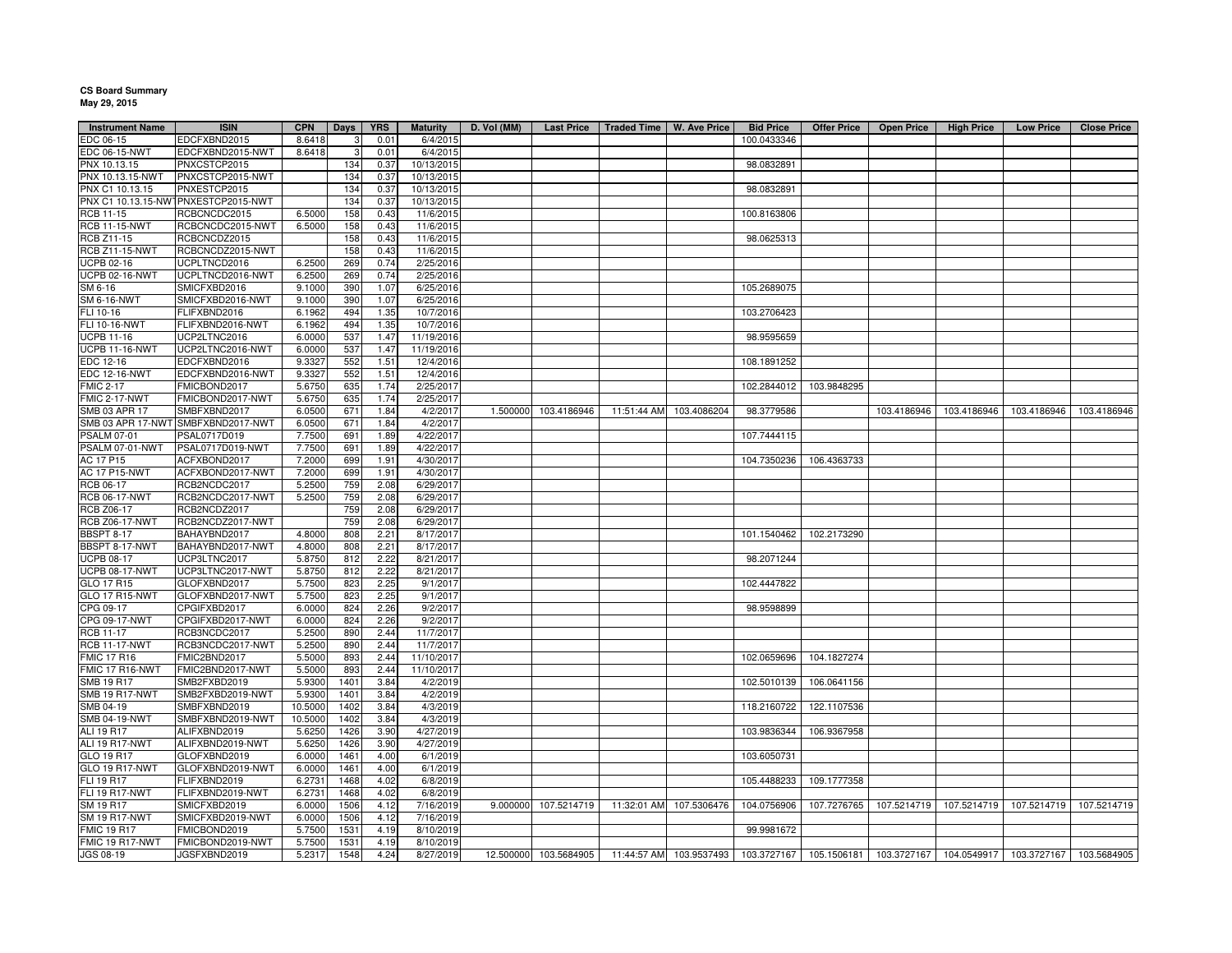| <b>Instrument Name</b> | <b>ISIN</b>                       | <b>CPN</b> | Days | <b>YRS</b> | <b>Maturity</b> | D. Vol (MM) | <b>Last Price</b> |             | Traded Time   W. Ave Price | <b>Bid Price</b> | <b>Offer Price</b> | <b>Open Price</b>       | <b>High Price</b> | <b>Low Price</b> | <b>Close Price</b> |
|------------------------|-----------------------------------|------------|------|------------|-----------------|-------------|-------------------|-------------|----------------------------|------------------|--------------------|-------------------------|-------------------|------------------|--------------------|
| <b>JGS 08-19-NWT</b>   | JGSFXBND2019-NWT                  | 5.231      | 1548 | 4.24       | 8/27/2019       |             |                   |             |                            |                  |                    |                         |                   |                  |                    |
| GTCAP 11-19            | GTCFXBND2019                      | 4.7106     | 1620 | 4.44       | 11/7/2019       |             |                   |             |                            | 97.8773975       |                    |                         |                   |                  |                    |
| GTCAP 11-19-NWT        | GTCFXBND2019-NWT                  | 4.7106     | 1620 | 4.44       | 11/7/2019       |             |                   |             |                            |                  |                    |                         |                   |                  |                    |
| <b>VLL 19 R17</b>      | VLLFXBND2019                      | 5.6542     | 1622 | 4.44       | 11/9/2019       |             |                   |             |                            | 99.0443273       | 100.7985393        |                         |                   |                  |                    |
| VLL 19 R17-NWT         | VLLFXBND2019-NWT                  | 5.6542     | 1622 | 4.44       | 11/9/2019       |             |                   |             |                            |                  |                    |                         |                   |                  |                    |
| AC 19 R16              | ACFXBOND2019                      | 5.4500     | 1636 | 4.48       | 11/23/2019      | 12.000000   | 106.2265328       | 11:32:11 AM | 105.9447051                | 104.6607704      | 106.3395421        | 105.0776310             | 106.2265328       | 105.0776310      | 106.2265328        |
| AC 19 R16-NWT          | ACFXBOND2019-NWT                  | 5.450      | 1636 | 4.48       | 11/23/2019      |             |                   |             |                            |                  |                    |                         |                   |                  |                    |
| GTCAP 20 R17           | GTCFXBND2020                      | 4.837      | 1732 | 4.74       | 2/27/2020       |             |                   |             |                            | 99.7351258       |                    |                         |                   |                  |                    |
|                        | GTCAP 20 R17-NWT GTCFXBND2020-NWT | 4.837      | 1732 | 4.74       | 2/27/2020       |             |                   |             |                            |                  |                    |                         |                   |                  |                    |
| SMPH 03-20             | SMPHFXBD2020                      | 5.100      | 1735 | 4.75       | 3/1/2020        |             |                   |             |                            | 101.2674659      |                    |                         |                   |                  |                    |
| SMPH 03-20-NWT         | SMPHFXBD2020-NWT                  | 5.1000     | 1735 | 4.75       | 3/1/2020        |             |                   |             |                            |                  |                    |                         |                   |                  |                    |
| CPG 20 R18             | CPGIFXBD2020                      | 6.687      | 1736 | 4.75       | 3/2/2020        |             |                   |             |                            | 99.9505383       |                    |                         |                   |                  |                    |
| CPG 20 R18-NWT         | CPGIFXBD2020-NWT                  | 6.6878     | 1736 | 4.75       | 3/2/2020        |             |                   |             |                            |                  |                    |                         |                   |                  |                    |
| MBT 04-20              | MBTLTNCD2020                      | 4.0000     | 1789 | 4.90       | 4/24/2020       |             |                   |             |                            |                  |                    |                         |                   |                  |                    |
| EDC 20 R18             | EDCFXBND2020                      | 4.158      | 1798 | 4.92       | 5/3/2020        |             |                   |             |                            | 96.3639415       | 100.6982575        |                         |                   |                  |                    |
| EDC 20 R18-NWT         | EDCFXBND2020-NWT                  | 4.1583     | 1798 | 4.92       | 5/3/2020        |             |                   |             |                            |                  |                    |                         |                   |                  |                    |
| PNB 06-20              | PNBLTNCD2020                      | 4.1250     | 1838 | 5.03       | 6/12/2020       |             |                   |             |                            |                  |                    |                         |                   |                  |                    |
| RCB 06-20              | RCBLTNCD2020                      | 4.1250     | 1845 | 5.05       | 6/19/2020       |             |                   |             |                            |                  |                    |                         |                   |                  |                    |
| GLO 20 R18             | GLOFXBND2020                      | 4.887      | 1873 | 5.13       | 7/17/2020       |             |                   |             |                            | 99.4920151       | 104.0945804        |                         |                   |                  |                    |
| GLO 20 R18-NWT         | GLOFXBND2020-NWT                  | 4.887      | 1873 | 5.13       | 7/17/2020       |             |                   |             |                            |                  |                    |                         |                   |                  |                    |
| <b>SLTC 20 R18</b>     | SLTCFXBD2020                      | 4.992      | 1909 | 5.23       | 8/22/2020       |             |                   |             |                            | 98.8292486       |                    |                         |                   |                  |                    |
| SLTC 20 R18-NWT        | SLTCFXBD2020-NWT                  | 4.992      | 1909 | 5.23       | 8/22/2020       |             |                   |             |                            |                  |                    |                         |                   |                  |                    |
| <b>BDO 10-20</b>       | BDO2LTNC2020                      | 3.750      | 1954 | 5.35       | 10/6/2020       |             |                   |             |                            |                  |                    |                         |                   |                  |                    |
| ALI 20 R19             | ALIFXBND2020                      | 4.6250     | 1958 | 5.36       | 10/10/2020      | 5.000000    | 102.1337668       | 11:51:34 AM | 102.1358621                | 100.5841004      |                    | 102.9830412 102.1337668 | 102.1337668       | 102.1337668      | 102.1337668        |
| ALI 20 R19-NWT         | ALIFXBND2020-NWT                  | 4.625      | 1958 | 5.36       | 10/10/2020      |             |                   |             |                            |                  |                    |                         |                   |                  |                    |
| FLI 20 R19             | FLIFXBND2020                      | 4.856      | 1987 | 5.44       | 11/8/2020       |             |                   |             |                            | 100.0280806      |                    |                         |                   |                  |                    |
| <b>FLI 20 R19-NWT</b>  | FLIFXBND2020-NWT                  | 4.856      | 1987 | 5.44       | 11/8/2020       |             |                   |             |                            |                  |                    |                         |                   |                  |                    |
| AEV 20 R19             | AEVFXBND2020                      | 4.4125     | 2000 | 5.48       | 11/21/2020      | 1.500000    | 98.7383900        | 11:11:34 AM | 98.7383900                 | 97.2018714       |                    | 98.7383900              | 98.7383900        | 98.7383900       | 98.7383900         |
| AEV 20 R19-NWT         | AEVFXBND2020-NWT                  | 4.4125     | 2000 | 5.48       | 11/21/2020      |             |                   |             |                            |                  |                    |                         |                   |                  |                    |
| MER 20 P19             | MERFXBND2020                      | 4.3750     | 2021 | 5.53       | 12/12/2020      | 5.550000    | 99.9993609        | 2:12:26 PM  | 99.9993609                 | 98.9061399       | 100.3667836        | 99.9994116              | 99.9994116        | 99.9993609       | 99.9993609         |
| <b>MER 20 P19-NWT</b>  | MERFXBND2020-NWT                  | 4.375      | 2021 | 5.53       | 12/12/2020      |             |                   |             |                            |                  |                    |                         |                   |                  |                    |
| TEL 21 R19             | TELFXBND2021                      | 5.2250     | 2077 | 5.69       | 2/6/2021        | 2.200000    | 105.4092001       | 11:32:19 AM | 104.9550279                | 101.7259433      |                    | 100.3660703             | 105.4092001       | 100.3660703      | 105.4092001        |
| <b>TEL 21 R19-NWT</b>  | TELFXBND2021-NWT                  | 5.2250     | 2077 | 5.69       | 2/6/2021        |             |                   |             |                            |                  |                    |                         |                   |                  |                    |
| <b>ABS 21 R19</b>      | ABSFXBND2021                      | 5.335      | 2081 | 5.70       | 2/10/2021       |             |                   |             |                            | 100.6598772      | 101.8980441        |                         |                   |                  |                    |
| ABS 21 R19-NWT         | ABSFXBND2021-NWT                  | 5.3350     | 2081 | 5.70       | 2/10/2021       |             |                   |             |                            |                  |                    |                         |                   |                  |                    |
| <b>ROCK 21 R19</b>     | ROCKFXBD2021                      | 5.093      | 2086 | 5.71       | 2/15/2021       | 18.100000   | 102.4593781       | 11:51:37 AM | 102.4615776                | 99.7195514       | 103.9933313        | 102.4593781             | 102.4593781       | 102.4593781      | 102.4593781        |
| ROCK 21 R19-NWT        | ROCKFXBD2021-NWT                  | 5.093      | 2086 | 5.71       | 2/15/2021       |             |                   |             |                            |                  |                    |                         |                   |                  |                    |
| JGS 21 R19             | JGSFXBND2021                      | 5.2442     | 2098 | 5.74       | 2/27/2021       |             |                   |             |                            | 100.3314705      |                    |                         |                   |                  |                    |
| JGS 21 R19-NWT         | JGSFXBND2021-NWT                  | 5.2442     | 2098 | 5.74       | 2/27/2021       |             |                   |             |                            |                  |                    |                         |                   |                  |                    |
| <b>MNTC 21 R19</b>     | MNTCFXBD2021                      | 5.0700     | 2130 | 5.83       | 3/31/2021       |             |                   |             |                            | 99.5975078       |                    |                         |                   |                  |                    |
| MNTC 21 R19-NWT        | MNTCFXBD2021-NWT                  | 5.070      | 2130 | 5.83       | 3/31/2021       |             |                   |             |                            |                  |                    |                         |                   |                  |                    |
| SMB 21 R19             | SMBFXBND2021                      | 5.500      | 2132 | 5.84       | 4/2/2021        |             |                   |             |                            | 99.4996091       | 104.0351499        |                         |                   |                  |                    |
| SMB 21 R19-NWT         | SMBFXBND2021-NWT                  | 5.5000     | 2132 | 5.84       | 4/2/2021        |             |                   |             |                            |                  |                    |                         |                   |                  |                    |
| <b>VLL 21 R19</b>      | VLLFXBND2021                      | 5.9437     | 2169 | 5.94       | 5/9/2021        |             |                   |             |                            | 98.4879500       |                    |                         |                   |                  |                    |
| VLL 21 R19-NWT         | VLLFXBND2021-NWT                  | 5.9437     | 2169 | 5.94       | 5/9/2021        |             |                   |             |                            |                  |                    |                         |                   |                  |                    |
| AC 05-21               | ACFXBOND2021                      | 6.8000     | 2172 | 5.95       | 5/12/2021       | 5.000000    | 113.3258621       | 2:51:18 PM  | 113.3369335                | 110.5652167      |                    | 113.0561551 113.3258621 | 113.3258621       | 113.3258621      | 113.3258621        |
| AC 05-21-NWT           | ACFXBOND2021-NWT                  | 6.800      | 2172 | 5.95       | 5/12/2021       |             |                   |             |                            |                  |                    |                         |                   |                  |                    |
| SM 21 R19              | SMICFXBD2021                      | 5.2958     | 2179 | 5.97       | 5/19/2021       | 10.000000   | 103.8554214       | 10:09:03 AM | 103.8571298                | 101.5336044      | 103.8571298        | 103.8554214             | 103.8554214       | 103.8554214      | 103.8554214        |
| <b>SM 21 R19-NWT</b>   | SMICFXBD2021-NWT                  | 5.2958     | 2179 | 5.97       | 5/19/2021       |             |                   |             |                            |                  |                    |                         |                   |                  |                    |
| CHI 21 R19             | CHIFXBND2021                      | 5.320      | 2197 | 6.02       | 6/6/2021        |             |                   |             |                            | 95.3958377       |                    |                         |                   |                  |                    |
| CHI 21 R19-NWT         | CHIFXBND2021-NWT                  | 5.3200     | 2197 | 6.02       | 6/6/2021        |             |                   |             |                            |                  |                    |                         |                   |                  |                    |
| GTCAP 21 R19           | GTCFXBND2021                      | 5.196      | 2259 | 6.18       | 8/7/2021        |             |                   |             |                            | 97.7734139       |                    |                         |                   |                  |                    |
| GTCAP 21 R19-NWT       | GTCFXBND2021-NWT                  | 5.196      | 2259 | 6.18       | 8/7/2021        |             |                   |             |                            |                  |                    |                         |                   |                  |                    |
| SMPH 21 R19            | SMPHFXBD2021                      | 5.2006     | 2284 | 6.25       | 9/1/2021        |             |                   |             |                            | 100.0031841      |                    |                         |                   |                  |                    |
| SMPH 21 R19-NWT        | SMPHFXBD2021-NWT                  | 5.2006     | 2284 | 6.25       | 9/1/2021        |             |                   |             |                            |                  |                    |                         |                   |                  |                    |
| CPG 21 R20             | CPGIFXBD2021                      | 6.9758     | 2285 | 6.26       | 9/2/2021        |             |                   |             |                            | 99.8781320       |                    |                         |                   |                  |                    |
| CPG 21 R20-NWT         | CPGIFXBD2021-NWT                  | 6.9758     | 2285 | 6.26       | 9/2/2021        |             |                   |             |                            |                  |                    |                         |                   |                  |                    |
| AP 21 R19              | APCFXBND202                       | 5.2050     | 2293 | 6.28       | 9/10/2021       | 10.700000   | 103.1426558       | 2:25:23 PM  | 103.1426558                | 100.0258666      |                    | 103.1415228             | 103.1426558       | 103.1415228      | 103.1426558        |
| AP 21 R19-NWT          | APCFXBND2021-NWT                  | 5.2050     | 2293 | 6.28       | 9/10/2021       |             |                   |             |                            |                  |                    |                         |                   |                  |                    |
| MBT 11-21              | MBTLTNCD2021                      | 4.2500     | 2365 | 6.48       | 11/21/2021      | 1.000000    | 99.9995459        | 9:25:05 AM  | 99.9994462                 |                  |                    | 99.9995459              | 99.9995459        | 99.9995459       | 99.9995459         |
| FLI 21 R20             | FLIFXBND2021                      | 5.400      | 2378 | 6.51       | 12/4/2021       | 60.000000   | 103.9051377       | 2:30:24 PM  | 104.0244262                | 102.2102524      | 106.2155187        | 104.6160312             | 104.6160312       | 103.9051377      | 103.9051377        |
| <b>FLI 21 R20-NWT</b>  | FLIFXBND2021-NWT                  | 5.4000     | 2378 | 6.51       | 12/4/2021       |             |                   |             |                            |                  |                    |                         |                   |                  |                    |
|                        |                                   |            |      |            |                 |             |                   |             |                            |                  |                    |                         |                   |                  |                    |